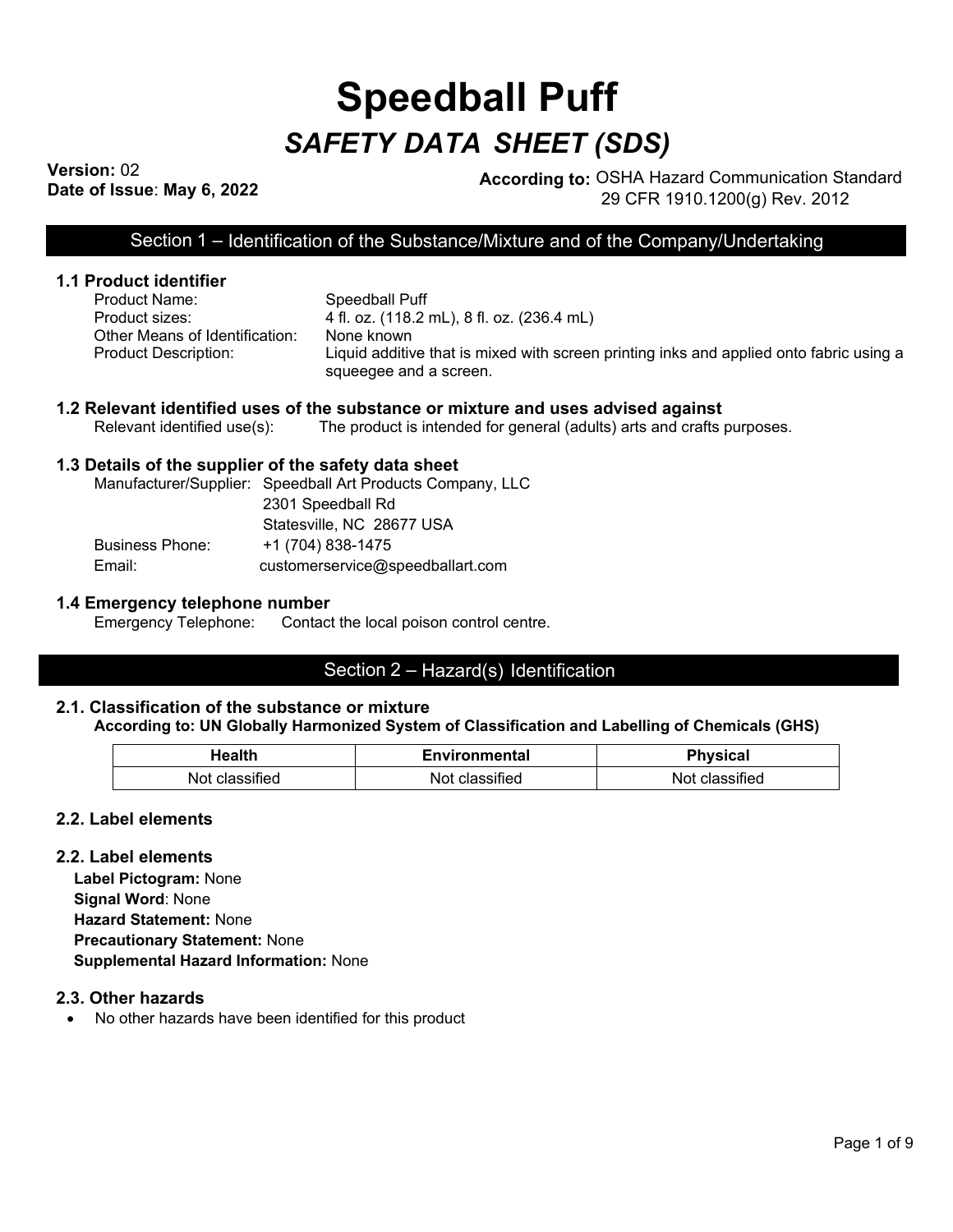# Section 3 – Composition / Information on Ingredients

## **Mixture**

The ingredients in the product are either considered non-hazardous or are below their respective GHS cut-off values/concentration limits in the final product and were therefore not disclosed in the SDS.

This SDS was prepared under the assumption that the ingredient, acetic acid ethenyl ester polymer with ethenol (CAS No. 25213-24-5) contained within the mixture, SELVOLTM and the ingredient, acrylic co-polymer (CAS No. 25035-69- 2) contained in the mixture, SYCOAT® 29 are present in the final product as fully reacted/cured, high-molecular weight, and highly stable polymers with negligible residual monomers present (<0.1%).

# Section 4 – First Aid Measures

#### **4.1 Description of first aid measures**

**Eye contact:** No specific first aid measures are required. As a precaution, remove contact lenses, if worn, and immediately flush eyes with water. Seek medical attention if in doubt.

**Skin contact:** No specific first aid measures are required. If irritation occurs, wash with plenty of water and soap. Take off contaminated clothing. If skin irritation persists: Get medical advice/attention.

**Inhalation:** No specific first aid measures are required. Inhalation route of exposure is not anticipated with intended use. If exposed to excessive levels of material in the air, move the exposed person to fresh air. Seek medical attention if in doubt.

**Ingestion:** No specific first aid measures are required. Rinse mouth with water. Do not induce vomiting. Never give anything by mouth to an unconscious person. Seek medical attention if in doubt.

#### **4.2 Most important symptoms and effects, both acute and delayed**

• Refer to **Section 11** - Toxicological Information.

## **4.3 Indication of any immediate medical attention and special treatment needed**

• Not required.

# Section 5 – Fire Fighting Measures

#### **5.1 Extinguishing media**

**Suitable Extinguishing Media:** Use extinguishing media suitable for surrounding area if material is involved in a fire (e.g., water fog, foam, dry chemical or carbon dioxide).

**Unsuitable Extinguishing Media:** None known.

## **5.2 Special hazards arising from the substance or mixture Hazardous combustion products:**

- Irritating vapours or fumes may form if product is involved in fire:
- Also see **Section 10** Stability and Reactivity.

#### **5.3 Advice for firefighters**

• Wear a self-contained breathing apparatus to protect against potentially irritating vapours or fumes.

# Section 6 – Accidental Release Measures

## **6.1 Personal precautions, protective equipment (PPE) and emergency procedures**

**Personal Precautions:** Ventilate area if spilled in confined space or other poorly ventilated areas. Observe PPE advice in **Section 8** – Exposure Controls/Personal Protection.

**Emergency Procedures:** Not available.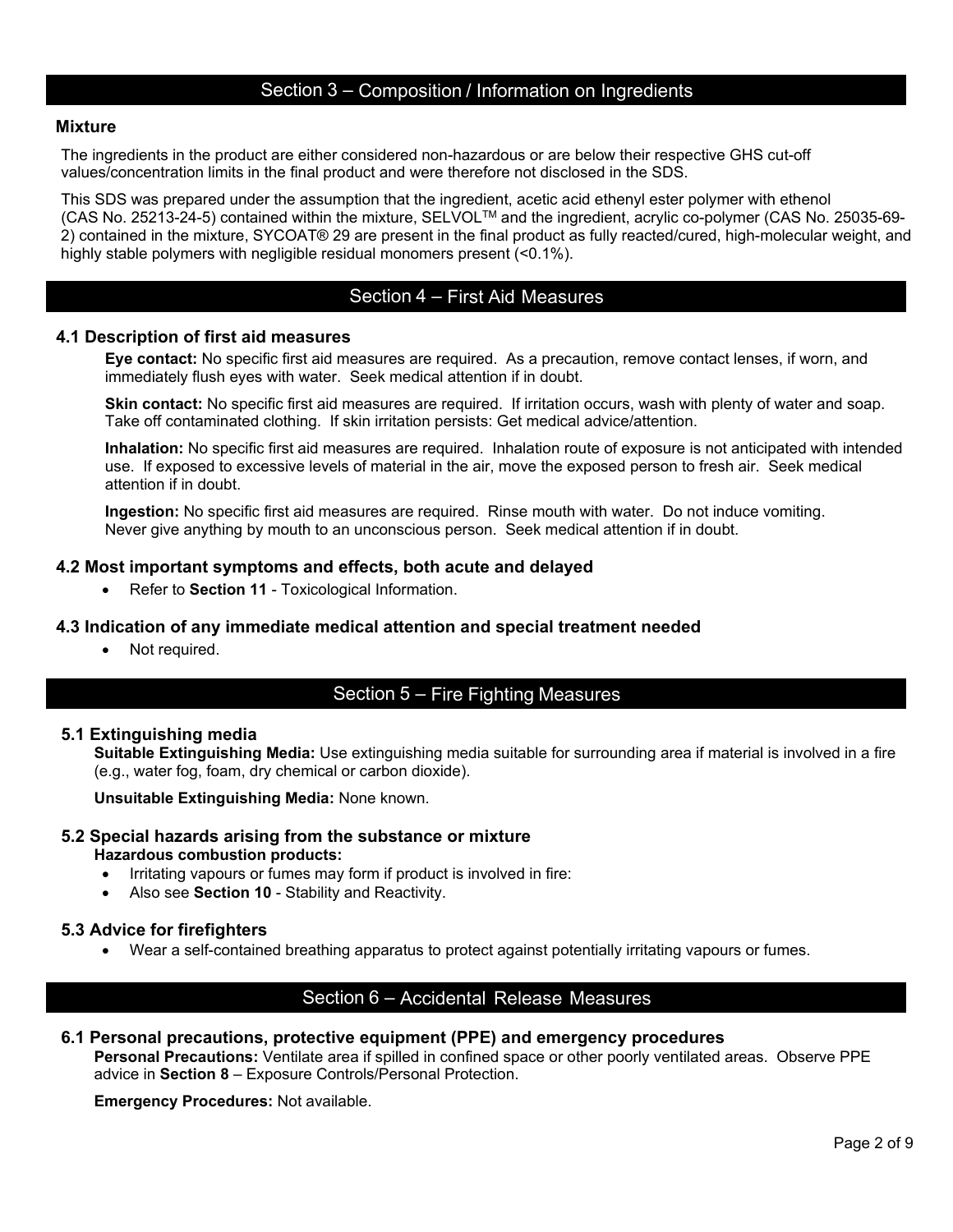# **6.2 Environmental precautions:**

• Prevent entry and contact with soil, drains, sewers, and waterways. Inform relevant local/regional/national/international authorities. Prevent further leakage or spillage if it is safe to do so.

# **6.3 Methods and material for containment and cleaning up**

**Containment/Clean-up Measures:** Contain spill if safe to do so. Collect recoverable product and place in a designated container for recycle and/or disposal. Ventilate contaminated area thoroughly. Dispose of contents/container in accordance with local/regional/national/international regulations.

## **6.4 Reference to other sections**

• Refer to **Section 8** - Exposure Controls/Personal Protection and **Section 13** – Disposal Considerations.

# Section 7– Handling and Storage

## **7.1 Precautions for safe handling**

- Wash hands thoroughly after handling.
- Wash contaminated clothing before reuse.
- Employees should be trained in the safe use and handling of chemical materials.
- Refer to **Section 8** Exposure Controls/Personal Protection.

## **7.2 Conditions for safe storage, including any incompatibilities**

- Keep container tightly closed to avoid spills.
- Keep in a cool dry place.

## **7.3 Specific end use(s)**

• Refer to **Section 1.2** - Relevant identified uses.

# Section 8– Exposure Controls / Personal Protection

## **8.1 Control Parameters:**

**Occupational exposure limits:** Only vapours were considered to be foreseeable under conditions of normal use. Airborne particles, such as dust, are not foreseeable under conditions of normal use. See **Section 1 - Identification of the Substance/Mixture and of the Company/Undertaking** for additional information.

## **8.2 Exposure Controls:**

## **Appropriate engineering controls**

• No special requirements under ordinary conditions of use and with adequate ventilation. Mechanical ventilation or local exhaust ventilation may be required.

## **8.3 Personal Protective Equipment**

Note: Consider the concentration and amount of product at the workplace when selecting PPE. Use protective equipment as required.

- **Respiratory:** Under normal conditions of use, respirator is not usually required. Use appropriate respiratory protection if exposure to dust particles, mist or vapors is likely. Consult with an industrial hygienist to determine the appropriate respiratory protection for your specific use of this material. A respiratory protection program compliant with all applicable regulations must be followed whenever workplace conditions require the use of a respirator.
- **Eyes/Face:** If contact is likely, safety glasses with side shields are recommended.
- **Hands:** Use good industrial hygiene practices to avoid skin contact. If contact with the material may occur, wear chemically protective gloves.
- **Body/Skin:** Gloves, coveralls, apron, boots as necessary to minimize contact. Do not wear rings, watches or similar apparel that could entrap the material.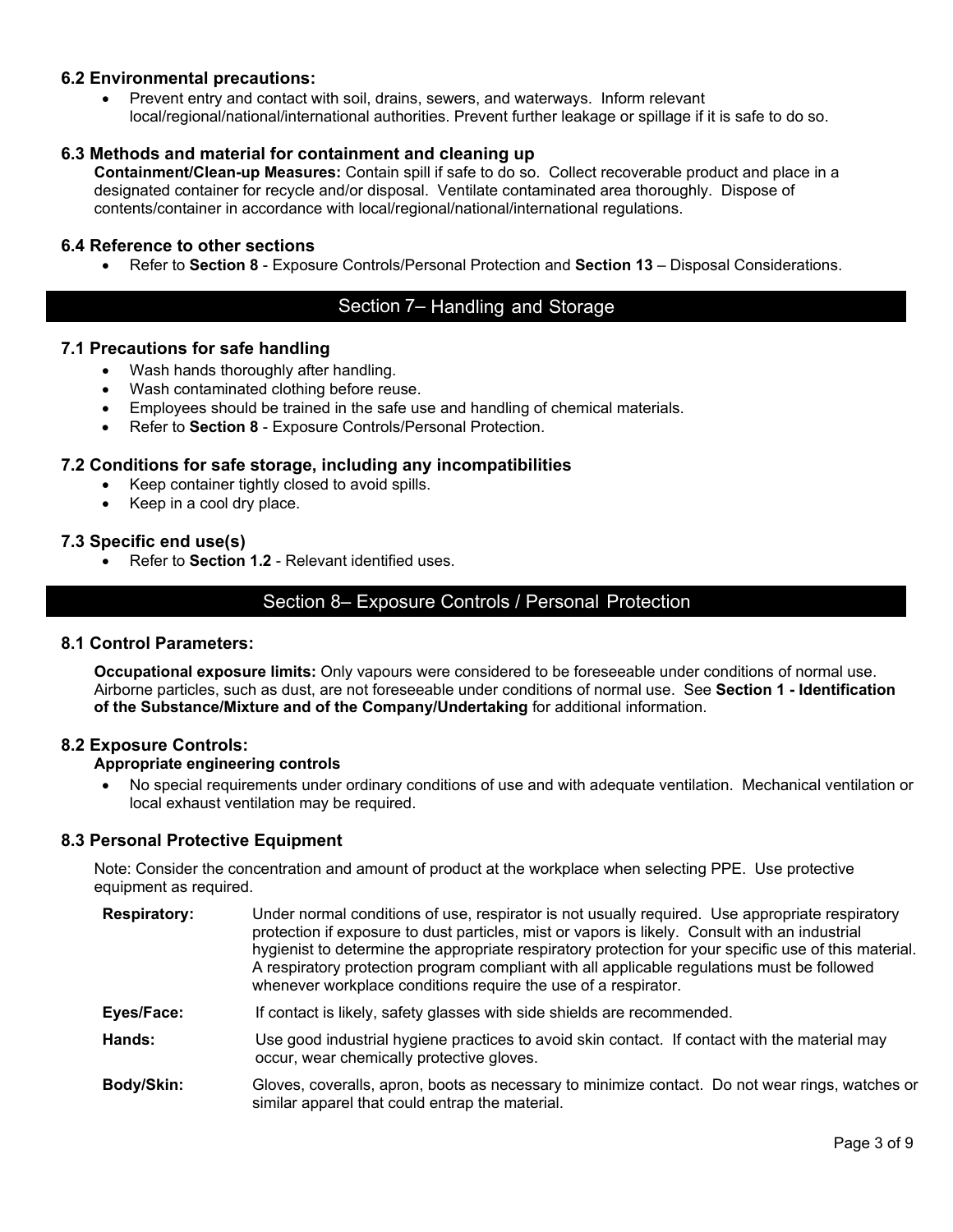**Thermal Hazards:** None known.

| <b>Environmental</b><br><b>Exposure</b><br><b>Controls:</b> | Not available.                                                                                                                                                                                                                        |
|-------------------------------------------------------------|---------------------------------------------------------------------------------------------------------------------------------------------------------------------------------------------------------------------------------------|
| <b>Hygiene</b><br>measures:                                 | Observe good industrial hygiene practices. Avoid contact with skin. Contaminated work clothing<br>should not be allowed out of the workplace and should be washed before reuse. When using the<br>product do not eat, drink or smoke. |

# Section 9 – Physical and Chemical Properties

# **9.1 Information on basic physical and chemical properties**

Note: The data below are typical values and do not constitute a specification.

| Appearance:                          |               |                                   |               |
|--------------------------------------|---------------|-----------------------------------|---------------|
| <b>Physical state:</b>               | Liquid        | <b>Partition Coefficient</b>      |               |
| Colour:                              | Not available | n-octanol/water:                  | Not available |
| <b>Odour/Odour threshold:</b>        | Not available | Auto-ignition temperature:        | Not available |
| pH (as supplied):                    | $7 - 8$       | <b>Decomposition temperature:</b> | Not available |
| <b>Melting/freezing point:</b>       | Not available | <b>Dynamic viscosity:</b>         | Not available |
| <b>Boiling point/range:</b>          | Not available | <b>Molecular weight:</b>          | Not available |
| Flash point:                         | Not available | Taste:                            | Not available |
| <b>Evaporation rate:</b>             | Not available | <b>Explosive properties:</b>      | Not available |
| <b>Flammability:</b>                 | Not available | <b>Oxidizing properties:</b>      | Not available |
| <b>Upper/lower explosive limits:</b> | Not available | <b>Surface tension:</b>           | Not available |
| Vapor pressure:                      | Not available | <b>Volatile component:</b>        | Not available |
| <b>Water solubility:</b>             | Not available | Gas group:                        | Not available |
| Vapor density (Air = $1$ ):          | Not available | pH (as solution):                 | Not available |
| Specific gravity (Water = 1):        | 1.07          | VOC:                              | Not available |
| <b>Relative density:</b>             | Not available | Particle size range:              | Not available |

## **9.2 Other information**

• No further data available.

# Section 10 – Stability and Reactivity

## **10.1 Reactivity**

• This material is not considered to be reactive under normal handling and storage conditions.

# **10.2 Chemical stability**

• This material is considered stable under normal handling and storage conditions.

## **10.3 Possibility of hazardous reactions**

• Not expected to occur under normal handling and storage conditions.

# **10.4 Conditions to avoid**

- Exposure to high temperatures
- Strong acids
- Strong bases
- Strong oxidisers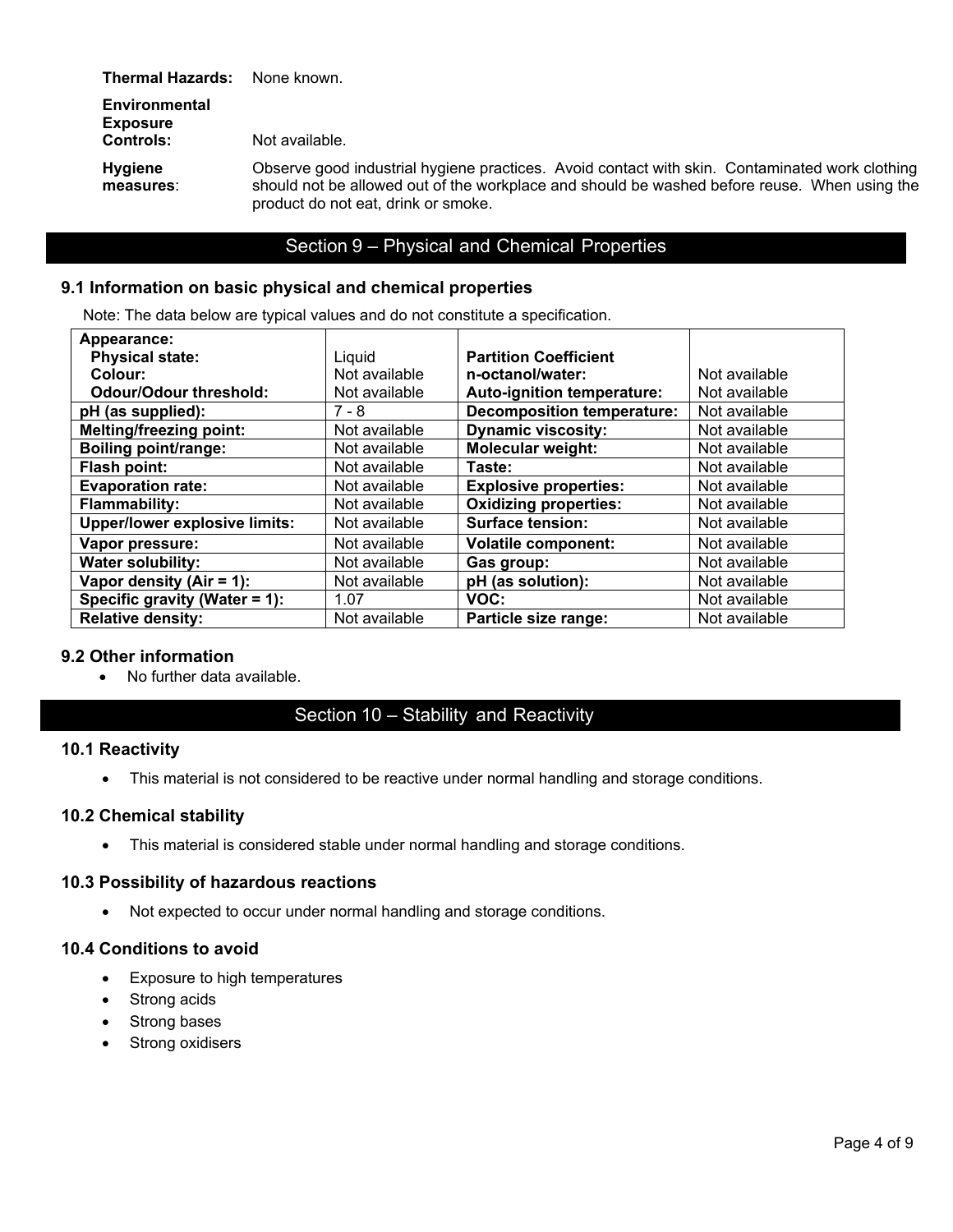# **10.5 Incompatible materials**

- Strong acids
- Strong bases
- Strong oxidisers
- Strong reducing agents.

# **10.6 Hazardous decomposition products**

• Thermal decomposition or combustion may generate smoke, carbon monoxide, carbon dioxide, and other products of incomplete combustion. Irritating and toxic substances may be emitted upon combustion, burning, or decomposition of dry solids.

# Section 11 – Toxicological Information

# **Likely routes of exposure:** Skin contact.

**Potential signs and symptoms:** None expected under conditions of normal use.

| <b>Acute oral toxicity:</b>                            | The product is practically non-toxic based on available animal and human use<br>data. ATE >2000 mg/kg                                                                                          |
|--------------------------------------------------------|------------------------------------------------------------------------------------------------------------------------------------------------------------------------------------------------|
| <b>Acute dermal toxicity:</b>                          | The product is practically non-toxic based on available animal and human use<br>data. ATE >2000 mg/kg                                                                                          |
| <b>Acute inhalation toxicity:</b>                      | The product is practically nontoxic based on available animal and human use<br>data.                                                                                                           |
| <b>Skin corrosion/irritation:</b>                      | The components >1% of this product are not skin irritants based on human<br>and/or animal studies.                                                                                             |
| Serious eye damage/irritation:                         | The components of this product >1% are not eye irritants based on human<br>and/or animal studies.                                                                                              |
| <b>Respiratory or skin sensitization:</b>              | The components in this product $>0.1\%$ are not sensitizing to the skin based on<br>human and/or animal studies.                                                                               |
| <b>Mutagenicity:</b>                                   | The components in the product >0.1% are not classified with respect to<br>mutagenicity by the IARC, NTP, and ACGIH.                                                                            |
| Carcinogenicity:                                       | The components in the product >0.1% are not classified with respect to<br>carcinogenicity by the IARC, NTP, and ACGIH.                                                                         |
| <b>Reproductive Toxicity:</b>                          | The components in the product >0.1% are not reproductive toxicants based on<br>animal studies or no data identified for the components in this product.                                        |
| Specific target organ toxicity<br>(single exposure):   | The components in the product >1% are not specific target organ toxicity (single<br>exposure) toxicants based on animal studies or no data identified for the<br>components in this product.   |
| Specific target organ toxicity<br>(repeated exposure): | The components in the product >1% are not specific target organ toxicity<br>(repeated exposure) toxicants based on animal studies or no data identified for<br>the components in this product. |
| <b>Aspiration hazard:</b>                              | The components in the product >1% are not aspiration hazards based on animal<br>studies or no data identified for the components in this product.                                              |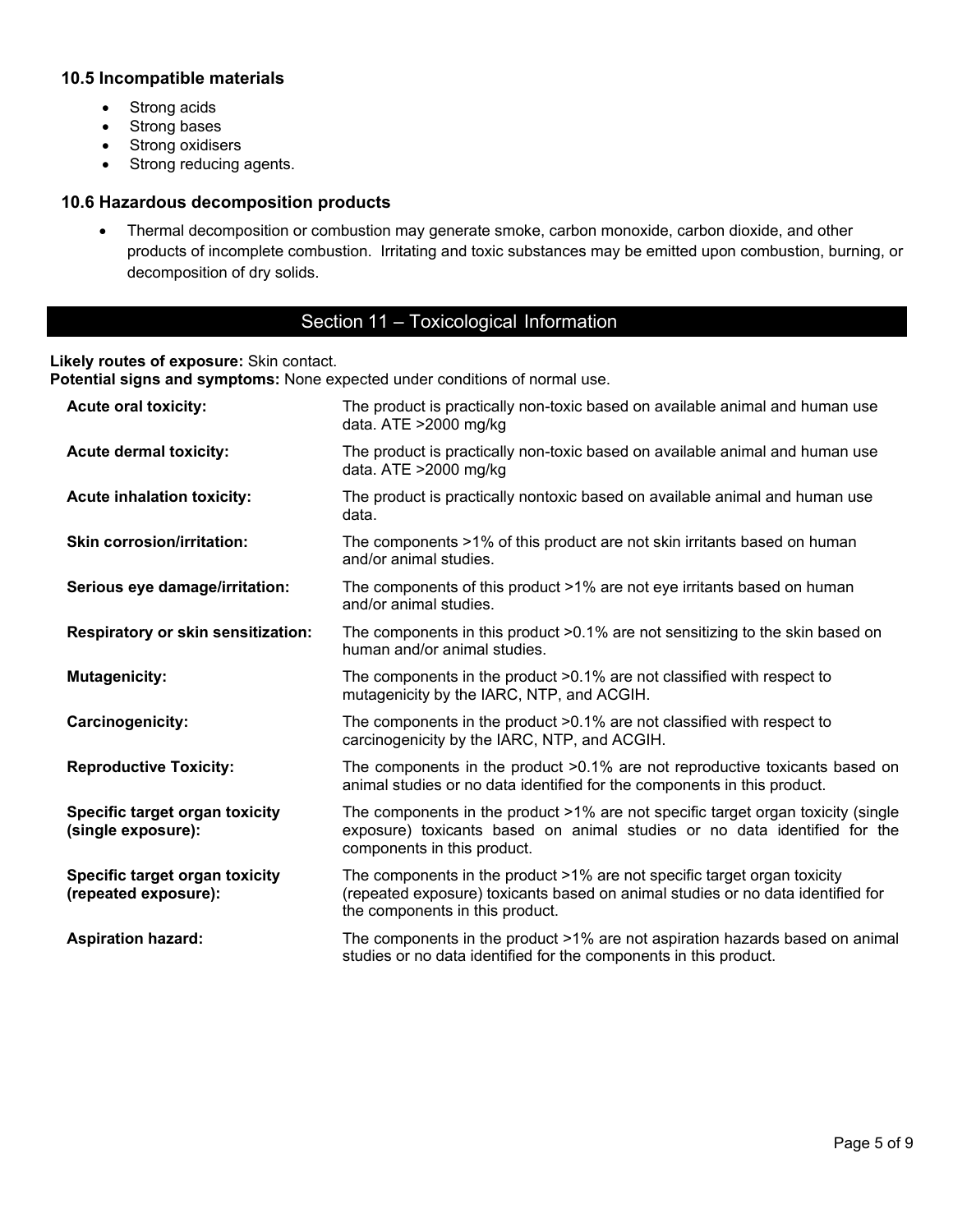# Section 12 – Ecological Information

## **12.1 Toxicity**

• This product is not expected to be harmful or toxic to aquatic life.

## **12.2 Persistence and degradability**

• No data available for the other components of the product.

## **12.3 Bioaccumulative potential**

• No data available.

## **12.4 Mobility in Soil**

• No data available.

# **12.5 Results of PBT and vPvB assessment**

• No data available.

## **12.6 Other adverse effects**

• No further data available.

# Section 13 – Disposal Considerations

## **13.1 Waste treatment methods**

**Preparing wastes for disposal:** Use product for its intended purpose or recycle if possible. Dispose of waste in accordance with local, regional, national, and/or international regulations. The empty container has residues which may exhibit hazards of the product.

**Contaminated Packaging:** Container packaging is not expected to exhibit hazards.

# Section 14 – Transport Information

Note: This product is not regulated as dangerous goods for transport.

| 14.1 UN number                                                                   | Not applicable |
|----------------------------------------------------------------------------------|----------------|
| 14.2 UN proper shipping name                                                     | Not applicable |
| 14.3 Transport hazard class(es):                                                 | Not applicable |
| 14.4 Packing group                                                               | Not applicable |
| <b>14.5 Environmental hazards</b>                                                | None           |
| 14.6 Special precautions for user                                                | None           |
| 14.7 Transport in bulk according to Annex<br>Il of MARPOL 73/78 and the IBC Code | Not applicable |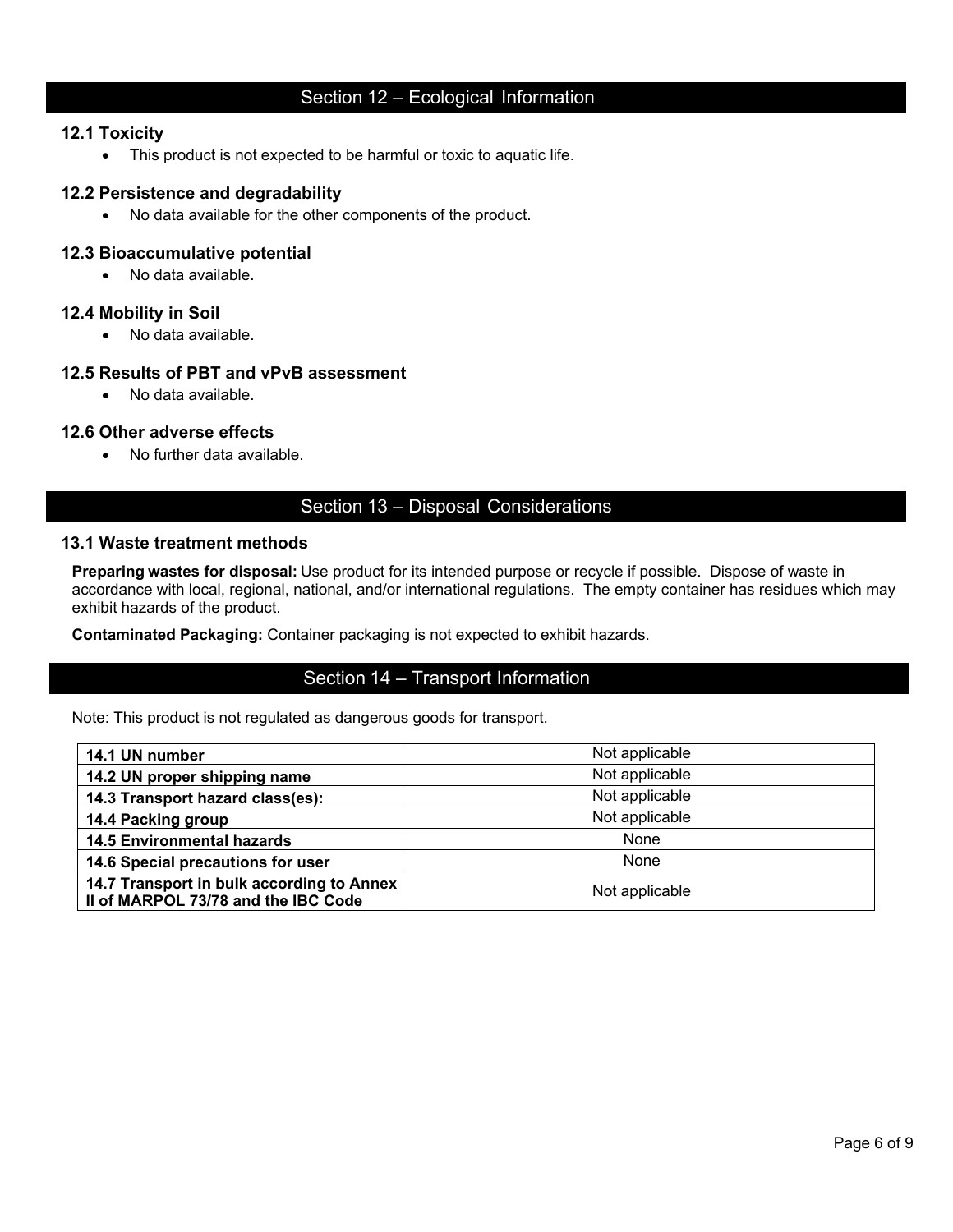# **15.1 Safety, health and environmental regulations/legislation specific for the substance or mixture**

#### **United States**

## *Federal Regulations:*

**Comprehensive Environmental Response and Liability Act of 1980 (CERCLA):**

Propylene oxide (CAS No. 75-56-9), formaldehyde (CAS No. 50-00-0), and acrylonitrile (CAS No. 107-13-1) have reporting quantities of 100 lbs in accordance with CERCLA. Ethylene oxide (CAS No. 75-21-8) has a reporting quantity of 10 lbs in accordance with CERCLA. Methanol (CAS No. 67-56-1) has a reporting quantity of 5,000 lbs in accordance with CERCLA. No other components in this product are subject to reporting requirements of CERCLA.

**Clean Water Act (CWA):** Acrylonitrile (CAS No. 107-13-1) is listed by the CWA.No other components in this product are listed as toxic pollutants.

**Clean Air Act (CAA):** Propylene oxide (CAS No. 75-56-9) and ethylene oxide (CAS No. 75-21-8) are listed by the CAA, each with a threshold quantity of 10,000 lbs. Formaldehyde (CAS No. 50-00-0) is listed by the CAA with a threshold quantity of 15,000 lbs. Acrylonitrile (CAS No. 107-13-1) is listed by the CAA with a threshold quantity of 20,000 lbs. No other components in this product are listed under the CAA.

## **Superfund Amendments and Reauthorization Act (SARA) Title III Information:**

**SARA 302 Components:** Formaldehyde (CAS No. 50-00-0) has a reporting quantity of 500 lbs in accordance with S.302. Ethylene oxide (CAS No. 75-21-8) has a reporting quantity of 1,000 lbs in accordance with S.302. Propylene oxide (CAS No. 75-56-9) and acrylonitrile (CAS No. 107-13-1) each have a reporting quantity of 10,000 lbs in accordance with S.302. No other components in this product are subject to reporting requirements of S.302.

**SARA 304 Emergency Release Notification:** Propylene oxide (CAS No. 75-56-9), formaldehyde (CAS No. 50-00-0), and acrylonitrile (CAS No. 107-13-1) each have a reporting quantity of 100 lbs in accordance with S.304. Ethylene oxide (CAS No. 75-21-8) has a reporting quantity of 10 lbs in accordance with S.304. No other components in this product are subject to reporting requirements of S.304.

#### **SARA 311/312 Hazards:** None.

**SARA 313 Components:** Propylene oxide (CAS No. 75-56-9), ethylene oxide (CAS No. 75-21-8), formaldehyde (CAS No. 50-00-0), and acrylonitrile (CAS No. 107-13-1) are subject to reporting requirements of S.313. No other components in this product are subject to reporting requirements of S.313.

**Toxic Substances Control Act (TSCA):** Methanol, (1H,3H,5H-oxazolo[3,4-c]oxazol-7a(7H)-ylmethoxy)- (CAS No. 59720-42-2) and 5-hydroxypoly (methyleneoxy (74% C2, 21% C3, 4% C4, 1% C5) methyl-1-aza-3, 7-dioxabicyclo- (3.3.0) octane (CAS No. 56709-13-8) are not listed on the non-confidential TSCA inventory. All other components are listed on the non-confidential TSCA inventory or are exempt.

## *State Regulations:*

**California Candidate Chemicals List:** Propylene oxide (CAS No. 75-56-9), ethylene oxide (CAS No. 75-21-8), formaldehyde (gas) (CAS No. 50-00-0), acrylonitrile (CAS No. 107-13-1), and methanol (CAS No. 67-56-1) are listed on California's Candidate Chemicals List.

**California Proposition 65 List:** Propylene oxide (CAS No. 75-56-9), ethylene oxide (CAS No. 75-21-8), formaldehyde (gas) (CAS No. 50-00-0), acrylonitrile (CAS No. 107-13-1), and methanol (CAS No. 67-56-1) are listed on the Proposition 65 List. A screening assessment indicates that the trace levels of these constituents are not expected to be a cause for concern or require warnings as per California Proposition 65. No other components in this product are listed on the Proposition 65 List.

**Maine List of Chemicals of High Concern:** Given the product is not considered to be a toy and is not intended for use by children, the List of Chemicals of High Concern is not applicable to the product.

**Massachusetts Toxic or Hazardous Substance List:** Formaldehyde (CAS No. 50-00-0) is listed on the Toxic or Hazardous Substance List. No other components in this product are listed on the Toxic or Hazardous Substance List. **Minnesota Chemicals of High Concern List and Priority List:** Propylene oxide (CAS No. 75-56-9), ethylene oxide (CAS No. 75-21-8), formaldehyde (gas) (CAS No. 50-00-0), acrylonitrile (CAS No. 107-13-1), and methanol (CAS No. 67- 56-1) are listed on the Chemicals of High Concern and Priority list. No other components in this product are listed on the Chemicals of High Concern and Priority list.

**New Jersey Right to Know Hazardous Substance List:** Propylene oxide (CAS No. 75-56-9), ethylene oxide (CAS No. 75-21-8), formaldehyde (gas) (CAS No. 50-00-0), acrylonitrile (CAS No. 107-13-1), and methanol (CAS No. 67-56-1) are listed on the Right to Know Hazardous Substance List. No other components in this product are listed on the Right to Know Hazardous Substance List.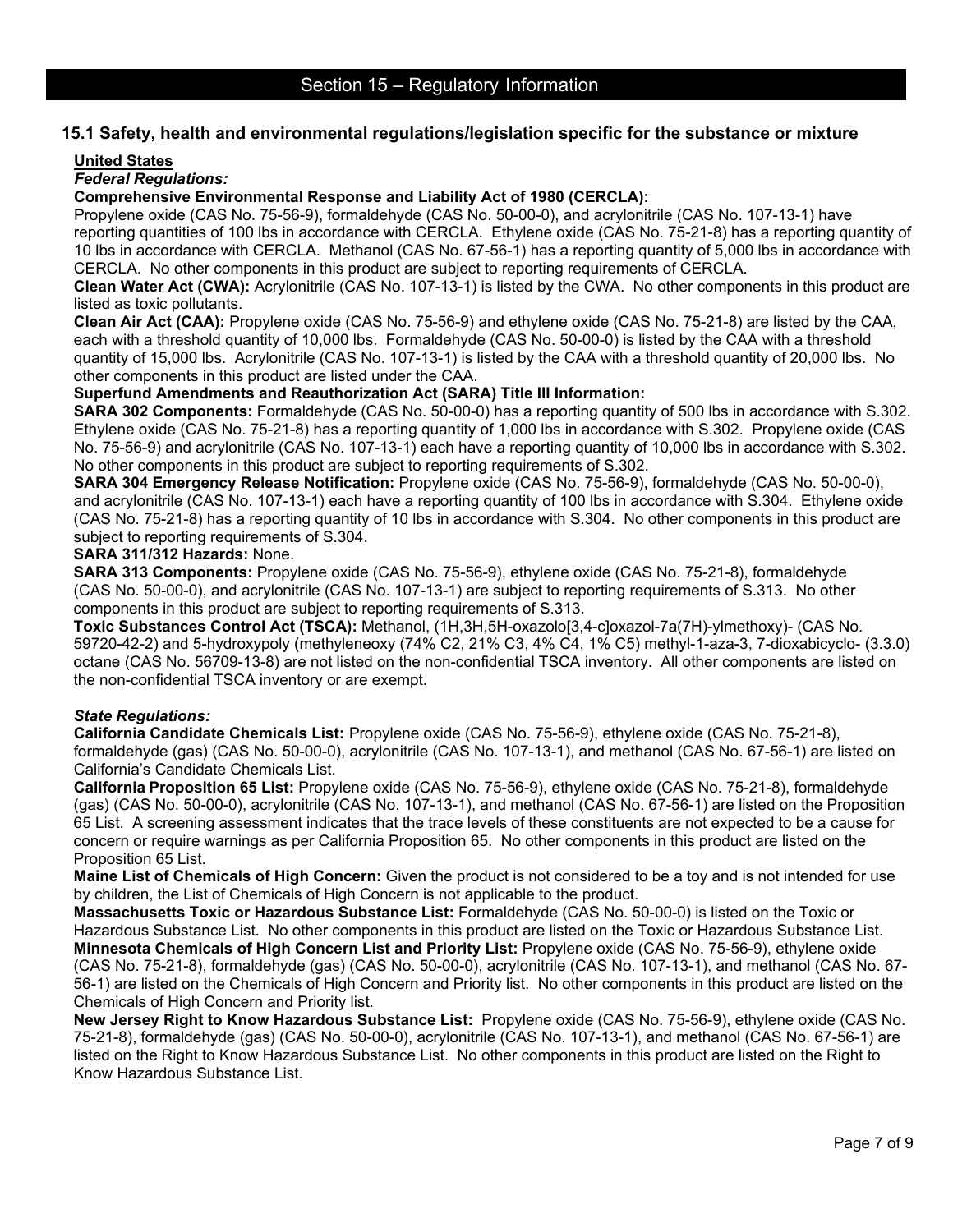**Pennsylvania Hazardous Substance List:** Propylene oxide (CAS No. 75-56-9), ethylene oxide (CAS No. 75-21-8), formaldehyde (gas) (CAS No. 50-00-0), acrylonitrile (CAS No. 107-13-1), and methanol (CAS No. 67-56-1) are listed on the Hazardous Substance List. No other components in this product are listed on the Hazardous Substance List. **Vermont Chemicals of High Concern to Children:** Given the product is not considered to be a toy and is not intended for use by children, the Chemicals of High Concern to Children list is not applicable to the product. **Washington Chemicals of High Concern to Children:** Given the product is not considered to be a toy and is not intended for use by children, the Chemicals of High Concern to Children list is not applicable to the product.

## **International:**

**IARC:** Ethylene oxide (CAS No. 75-21-8) and formaldehyde (CAS No. 50-00-0) are listed as Group 1, carcinogenic to humans. Propylene oxide (CAS No. 75-56-9), acrylonitrile (CAS No. 107-13-1), and methanol (CAS No. 67-56-1) are listed as Group 2B, possibly carcinogenic to humans. No other components in this product are classified with respect to carcinogenicity.

## **15.2 Chemical Safety Assessment**

- None available for the components in this product.
- Note: The information that was used to confirm the compliance status of this product may deviate from the chemical information shown in **Section 3**.

# Section 16 – Other Information

## **List of acronyms and abbreviations:**

| ACGIH: American conference of Governmental Hygenists                     | OSHA: Occupational Safety and Health Administration |
|--------------------------------------------------------------------------|-----------------------------------------------------|
| <b>ATE: Acute Toxicity Estimate</b>                                      | PBT: Persistent, Bioaccumulative and Toxic          |
| CAA: Clean Air Act                                                       | PEL: Permissible Exposure Level                     |
| <b>CAS: Chemical Abstract Service Number</b>                             | PPE: Personal Protective Equipment                  |
| CERCLA: Comprehensive Environmental Response and<br><b>Liability Act</b> | RQ: Reportable quantity                             |
| <b>CWA: Clean Water Act</b>                                              | REACH: Registration, Evaluation, Authorisation and  |
|                                                                          | <b>Restriction of Chemicals</b>                     |
| DFG MAK: Deutsche Forschungsgemeinschaf Maximale                         | REL: Recommended exposure level                     |
| Arbeitsplatz-Konzentration                                               |                                                     |
| EC: European Commission                                                  | SARA: Superfund Amendment and Reauthorization Act   |
| <b>ECHA: European Chemicals Agency</b>                                   | <b>SDS: Safety Data Sheet</b>                       |
| <b>GHS: Global Harmonized System</b>                                     | TLV: Threshold limit value                          |
| HEPA: High Efficiency Particulate Air                                    | <b>TSCA: Toxic Substances Control Act</b>           |
| IARC: International Agency for Research on Cancer                        | TWA: Time-weighted average                          |
| IBC: International Bulk Chemical                                         | <b>UN: United Nations</b>                           |
| <b>MARPOL: Maritime Pollution</b>                                        | vPvB: very Persistent, very Bioaccumulative         |
| NIOSH: National Institute for Occupational Safety & Health               |                                                     |

## **References:**

ECHA (European Chemicals Agency). 2022. REACH Registered Substances Database.

<https://echa.europa.eu/search-for-chemicals>

IARC (International Agency for Research on Cancer). 2022. Agents Classified by the IARC Monographs, Volumes 1–<br>129. https://monographs.iarc.who.int/list-of-classifications/

NTP (National Toxicology Program). 2022. Report on Carcinogens, Fifteenth Edition.; Research Triangle Park, NC:

U.S. Department of Health and Human Services, Public Health Service.<https://ntp.niehs.nih.gov/go/roc14>